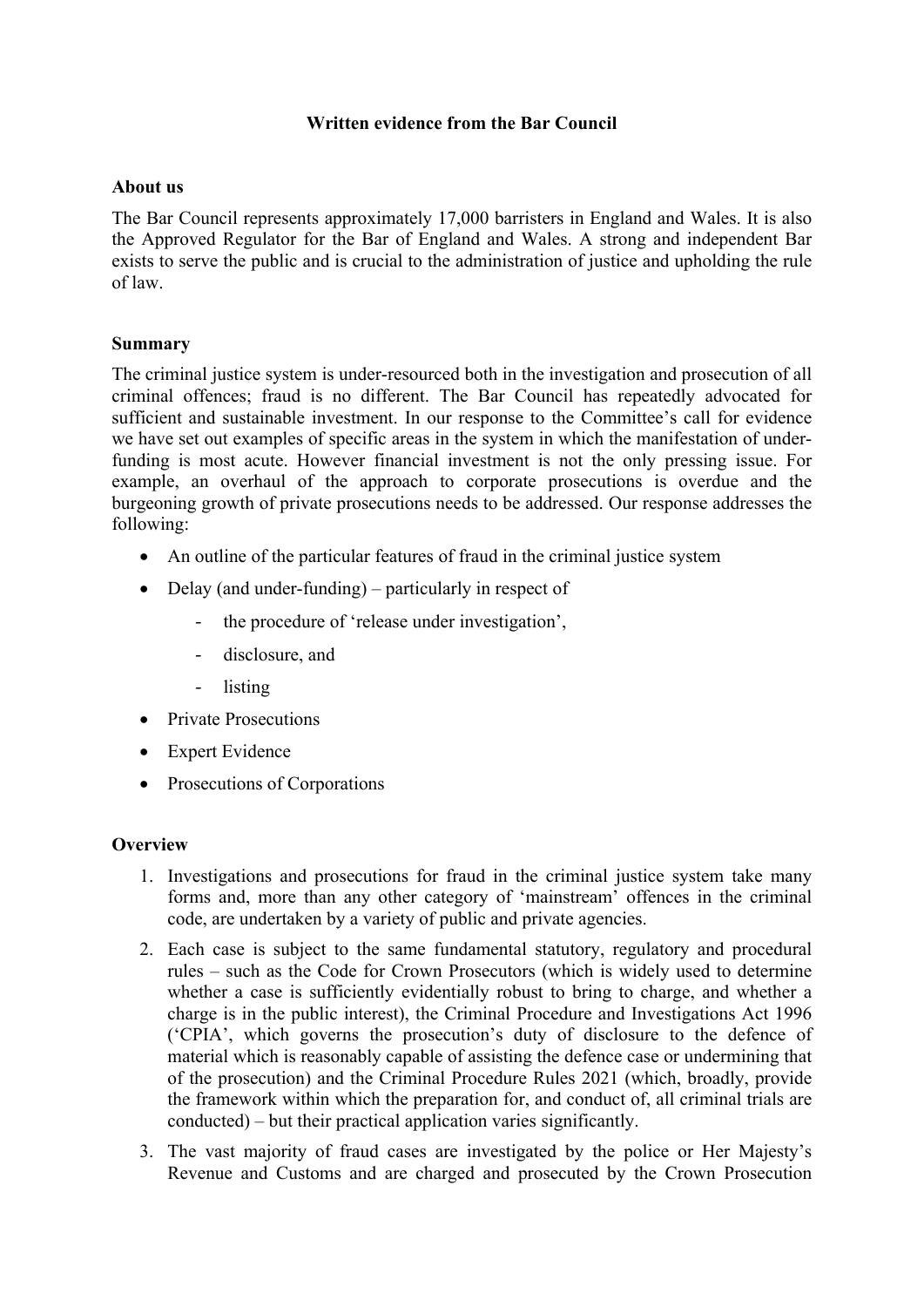Service ('CPS'). Each body has separate and defined statutory functions (particularly in respect of disclosure), although there is considerable collaboration.

- 4. Other fraud cases are brought by bodies which, critically, both investigate and prosecute. For prosecutors from the private sector, it is resources and economies of scale, rather than principle or learned experience, which often dictate that structure.
- 5. Non-CPS prosecutions can be divided between statutory bodies such as the Serious Fraud Office ('SFO'), the Financial Conduct Authority, local authorities, and private organisations such as welfare charities, trade bodies, private corporations, and individuals. Whilst the Director of Public Prosecutions ('DPP' – the head of the CPS) has the statutory power to 'take over' prosecutions launched by any other body, it is a power which is rarely exercised in fraud cases. The DPP has indicated that the CPS will take over and discontinue a case if, on review of the papers, the evidential sufficiency or public limbs of the Full Code Test are not met.<sup>1</sup>
- 6. Fraud itself encompasses a wide variety of offences and offending. The evidential components of cases are also varied and differ as to complexity of material and input requiring expertise over a range of subjects. The larger, longer, more resourceintensive and more high-profile cases tend to be prosecuted by the CPS Serious Fraud Division and the SFO. These are often with multiple defendants, intended or actual losses which run into millions of pounds, and with vast disclosure exercises. However, many fraud cases (and numerically, no doubt the far greater number) involve victims who are neither sophisticated investors nor the Public Revenue; rather ordinary citizens who, for example, have had their personal financial data stolen and misused, or have been targeted by predatory criminals who rely on the financial naivety of their victims.
- 7. It is important, therefore, that the Committee considers the full range of fraud cases brought before the courts, and not just the larger cases: they all provide evidence of a justice system buckling under the burden of well-documented and chronic underfunding.
- 8. Fraud against the State perhaps highlights the diversity of the cases prosecuted from highly complex and technical marketed tax avoidance schemes devised and operated by professionally qualified promoters and advisers, to a single defendant failing to disclose a material change in their personal circumstances which affects their monthly Universal Credit payment.
- 9. Most cases are brought against individual defendants as opposed to limited companies; although there is no legal bar to prosecuting the latter, there are significant evidential hurdles and some uncertainty as to the legal principles to be applied (addressed further below). The majority of fraud trials of any complexity or length (not necessarily judged by the value of any financial loss) are dealt with in the Crown Court by a jury, aside from low value State benefit frauds which are generally heard in the Magistrates Court.
- 10. The following appear inescapable conclusions from the experience of practitioners:
	- the prevalence of fraud in society generally is inexorably increasing, and in particular cyber-fraud,

<sup>&</sup>lt;sup>1</sup> https://www.cps.gov.uk/legal-guidance/private-prosecutions# Toc23510728.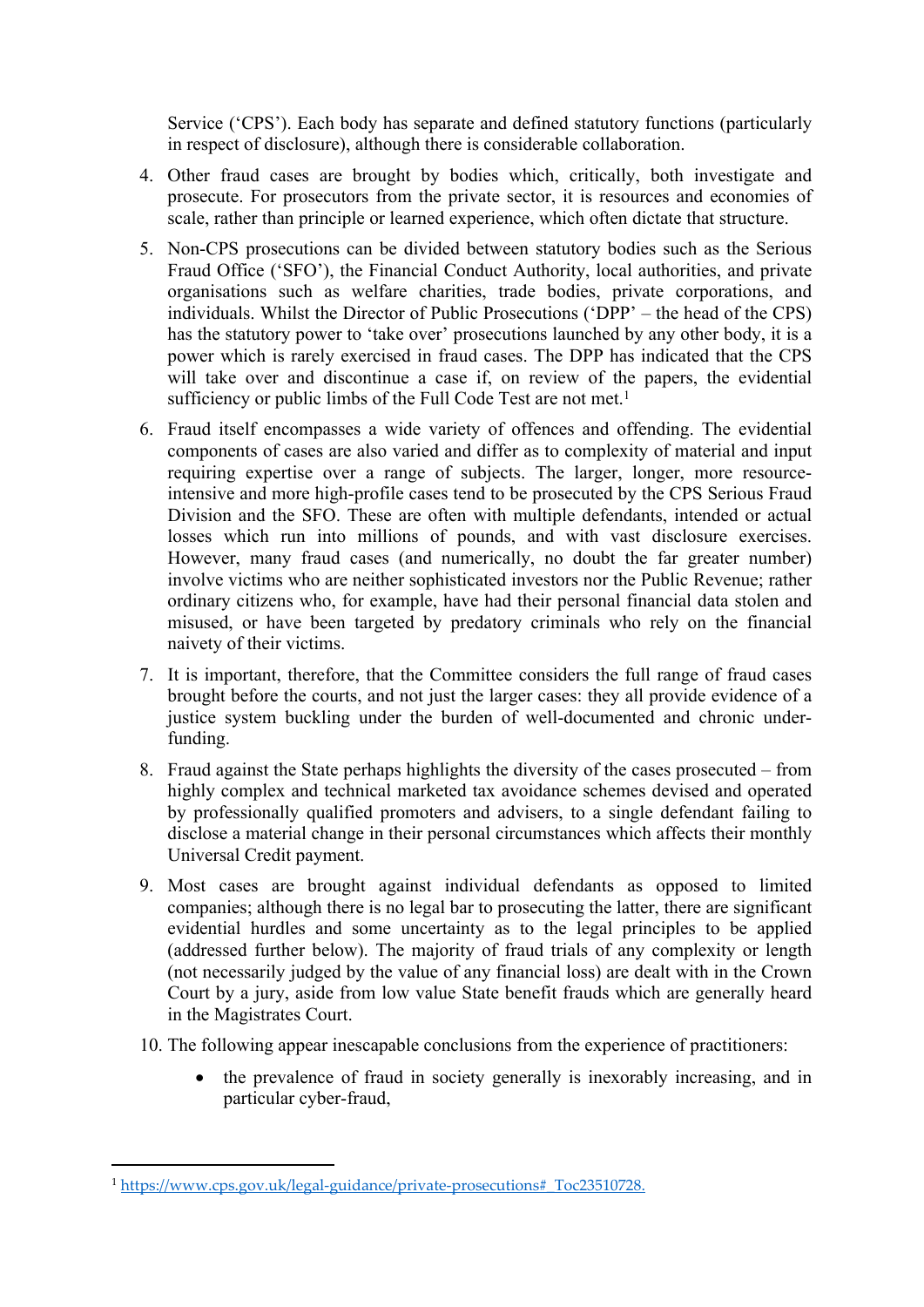- there is an increase in private prosecutions brought by corporations for fraud (alongside, or in preference to, civil actions) and
- since the onset of the pandemic, fraud trials of medium-significant length are routinely delayed due to the backlog.
- 11. The Bar Council welcomes the Committee's investigation and the opportunity it gives to highlight the specific pressures faced in the management of fraud cases. We should say that our experience of fraud in the criminal justice system typically arises once a decision to prosecute has been taken in respect of smaller cases, and somewhat earlier in larger cases where we may be instructed to advise after an investigation has been formally adopted by the relevant body and before charge. Other respondents will be better placed to comment on the prevalence of, and reason for, the apparent failure of the State to investigate allegations of fraud more generally. The Committee may well be concerned with the question of how difficult the public finds it to persuade the authorities to investigate a complaint of fraud at all. Fraud victims are generally directed to report complaints to Action Fraud. In the last year for which figures are available over 906,944 fraud and cybercrime reports were made to Action Fraud. Of these, only 71,865 were referred to the police for further investigation. From this number only 6,881 reports led to a prosecution, warning or other "judicial outcome". It is not for us to express a view on whether this is an adequate response by the State to an ever-growing problem.
- 12. Below are some of the areas relevant to those cases which do reach the courts, which the Committee may want to explore further:

# **Delay (and under-funding)**

- 13. A fundamental issue which is a blight on the entire criminal justice system is the lack of State resources directed to the investigation and prosecution of crime. This issue is a real and critical danger to the effective control of fraud, given the increased level of sophistication applied to criminal operations where avoidance of detection is furthered by the digital age. Cybercrime is without question an area where investment is needed to tackle this "growth" area. Whilst it is appreciated that such is not the focus of the Committee's remit in this call for evidence, the strangulation of resources in this area constitutes a threat to the continued viability of an effective criminal justice system and provides the backdrop to any meaningful discussion about improvements to any of its constituent parts.
- 14. It is (and must be) acknowledged that the investigation and prosecution of complex fraud cases takes time, and some delay is inevitable. A lack of resources is not the only cause of delay. However, under-funding is a significant contributory factor to delay which pervades the entire course of a fraud case, from initial investigation to charge, through to pre-trial litigation and the listing and conduct of trials, to the jury verdict and ultimate sentence on conviction (including confiscation of the proceeds of crime).
- 15. In particular:
	- a. 'Release Under Investigation' ('RUI'): A consequence of replacing police bail with a procedure of RUI has resulted in a lack of impetus in many fraud investigations. Time precious investigations become necessarily damaged and the absence of any judicial oversight of extended delays means that scarce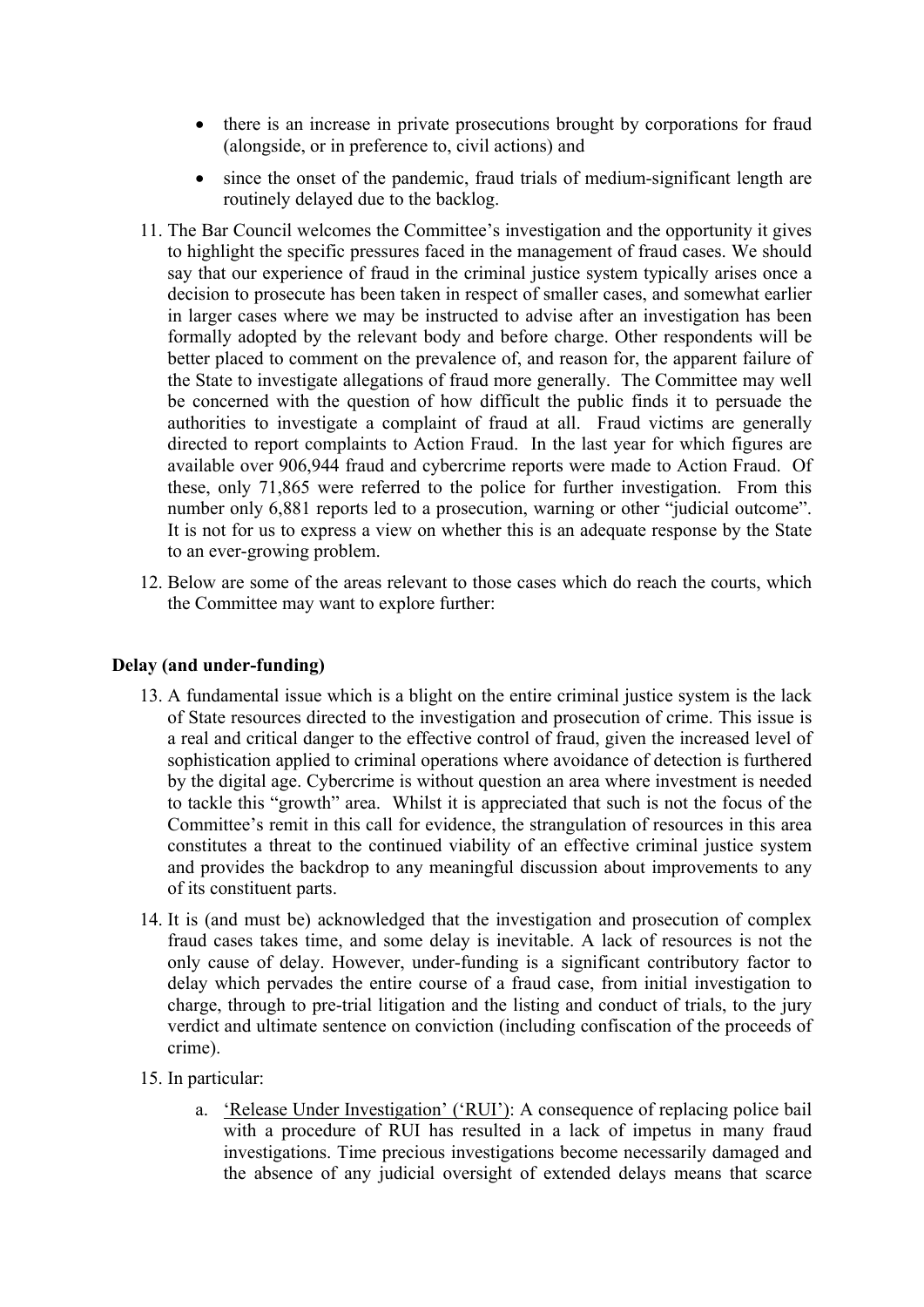police resources will be deployed to other enquiries perceived as more urgent, thus providing a distraction from the central and critical issues in an investigation. It is not unusual in larger cases for delays of over 5, and up to 10 years, before charge. Witnesses in fraud cases may be elderly or vulnerable, having been scammed out of significant savings or their pension (even if the ultimate loser is a financial institution). The adverse effect on witnesses and suspects of delays in an investigation or prosecution is obvious. The Bar Council submitted a detailed response to the Home Office consultation paper on 'Police Powers: Pre-Charge Bail' in May 2020<sup>2</sup> .

- b. Disclosure: The same underlying principles apply to every fraud case, whatever its size. The burden is on the investigators to undertake the disclosure exercise, (rightly so, since it is they who have, or have access to, the material) and the cause of the common and repeated failings of the prosecution properly to exercise their duties of disclosure are often case specific. The problems with the statutory disclosure regime under the CPIA are well-known and often relate to the investigating/prosecuting bodies failing properly to identify what the issues are in a case, and to ensure defensible, resilient decisions about which material to obtain and what review is made. The use of inappropriately trained personnel to deal with disclosure has meant that the rigour that ought to be applied is not, with the consequential impacts felt later, which again may add to delay and ultimately injustice. Frequently the courts fail to enforce sensible limits on disclosure and to apply the rules of the disclosure regime, which are drafted in favour of achieving trials which are both fair and not unduly or impossibly burdensome on legitimate prosecutions.
- c. Disclosure management from an early point in the proceedings is necessary so as to provide shape to the investigation and maintain an overview of case progress. The reality is that much time in fraud is expended on reviewing and collating material which ultimately is only of marginal, if any, relevance to the trial issues, but necessarily has to be reviewed as it cannot simply be ignored. Disclosure should be directed at the real issues, and as such there is scope for greater mandatory involvement from the defence (who will know what those issues are) and supervision from the court. Both the prosecuting authorities and defence need to be engaged in the process at an early stage. For example, the provision of realistic search terms for electronic media and engagement with the prosecution's Disclosure Management Document is a must. One issue which needs to be grasped and understood in clear terms is that proper disclosure requests made do not cause delay. These are not tactics designed to avoid a defendant facing his/her trial. This is a myth, which needs firmly dispelling; disclosure is an essential component of a fair trial.
	- i. Experience has demonstrated that systemic and human error often (but not always) occurs in the disclosure process because of a number of issues including
		- 1. the size of the task at hand;
		- 2. the lack of expertise in those conducting the disclosure review

<sup>2</sup> [https://www.barcouncil.org.uk/resource/bar-council-consultation-response---police-powers-pre](https://www.barcouncil.org.uk/resource/bar-council-consultation-response---police-powers-pre-charge-bail.html)[charge-bail.html](https://www.barcouncil.org.uk/resource/bar-council-consultation-response---police-powers-pre-charge-bail.html)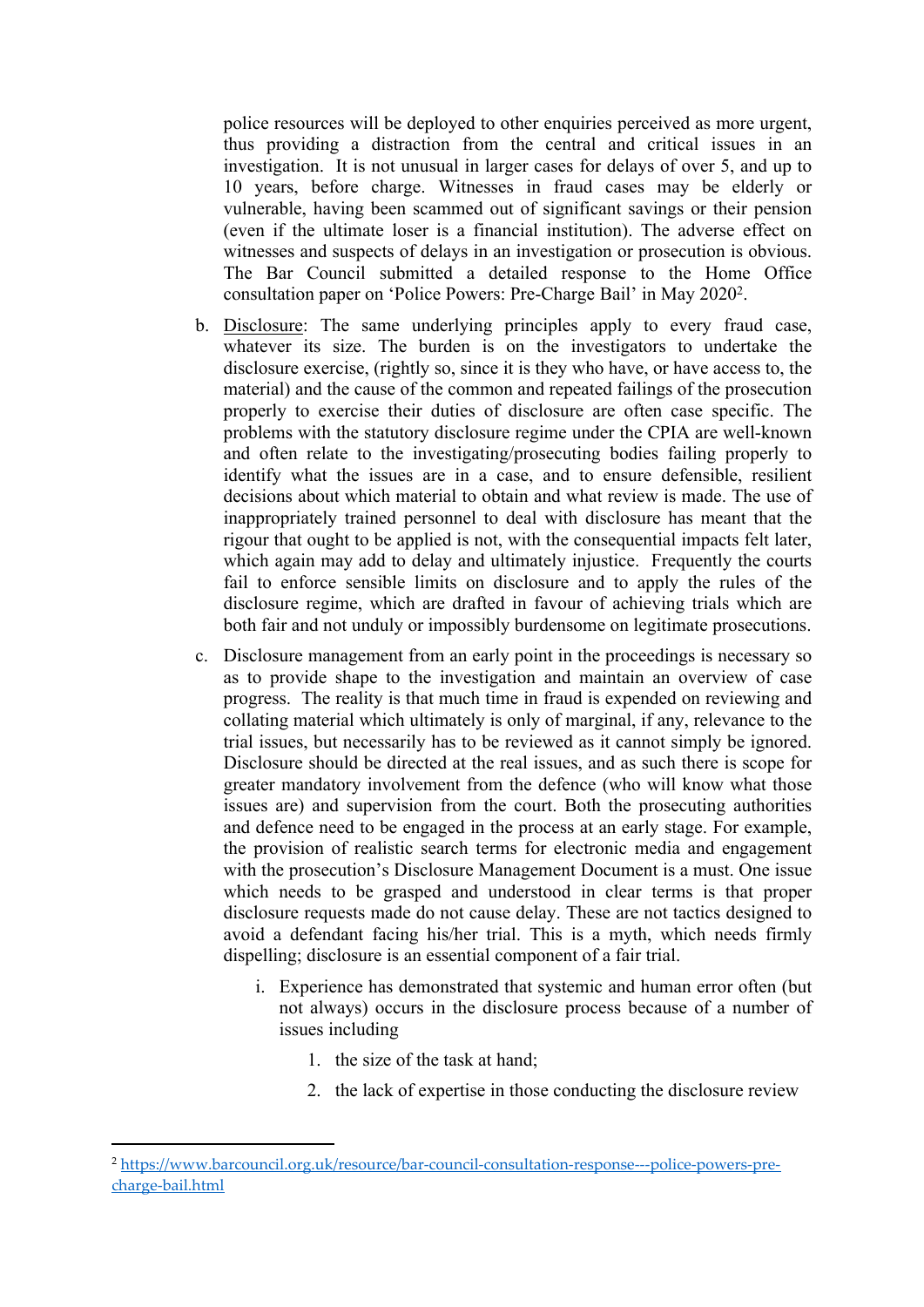- 3. the lack of focus which leads to the unnecessary collation and review of marginal material;
- ii. Failing to anticipate and manage such issues is contrary to the interests of the justice and protection of the public, and will add to delay, and impede ultimately the execution of justice, thus defeating the object of the exercise.
- d. Listing: It is hopefully now accepted by all stakeholders, that an unacceptable backlog predated the pandemic. As a result of limiting the use of the court estate, on grounds of cost, successive Governments allowed the development of a backlog of trials that exceeded 30,000 prior to the court lockdown in February 2020. Whilst some laudable efforts have been made subsequently to reduce it, they are insufficient. Fraud trials, which are invariably longer than trials for other offences, and for which defendants are usually on bail (and so custody time limits – which act as a cut-off for pre-trial remand in custody – do not apply), have a low priority for listing. The onset of the pandemic further exacerbated the position and, whilst it may be understandable (given the impact of delays on cases which are given precedence), the current approach to the listing of fraud cases cannot be allowed to continue. This additional delay has a marked adverse effect on those waiting to be tried, complainants, witnesses, and the confidence of the public that the 'system' takes fraud seriously. It is our experience that trials with time estimates running into several months, which have had fixed trial dates, are routinely being taken 'out of the list' with no consultation and little notice. A solution at hand is the expanded use of Nightingale Courts to include and accommodate fraud trials (an enclosed dock is usually not required). This would undoubtedly have an immediate impact on what has become a subgroup of cases languishing and waiting to be tried. Delay must be avoided. It is further suggested that in fraud cases, the early assignment of the trial judge should become routine; s/he would be 'invested' in the case and be in a position properly to manage pre-trial litigation and preparation. There are few dedicated fraud court centres and judges do not have to be approved or 'ticketed' to try frauds (in contrast to other serious crime). The court complex which is planned for Fleet Street in London will hopefully be used to complement Southwark Crown Court in having the required expertise and facilities to accommodate fraud cases. Such types of specialist court centres may need also to be considered out of London, given not only the pressure on the court estate but the anticipated increase nationally in fraud crime.

#### **Private Prosecutions**

16. Private prosecutions are undertaken, usually, by a corporate complainant, who will pay for the investigation of an offence (often in-house), and its subsequent prosecution by one of a number of organisations set up for that very purpose. This may be, in part, a direct result of the reluctance of the police/CPS to investigate or prosecute fraud, and the consequent frustrations suffered by victims. These private prosecutions are not regulated *per se*, are expected to adhere to by the Code for Crown Prosecutors (albeit there is no statutory requirement that the Code is adopted) and the provisions of the CPIA. Any crime prosecuted by the State must clearly be in the public interest, a test regularly applied and understood by the CPS.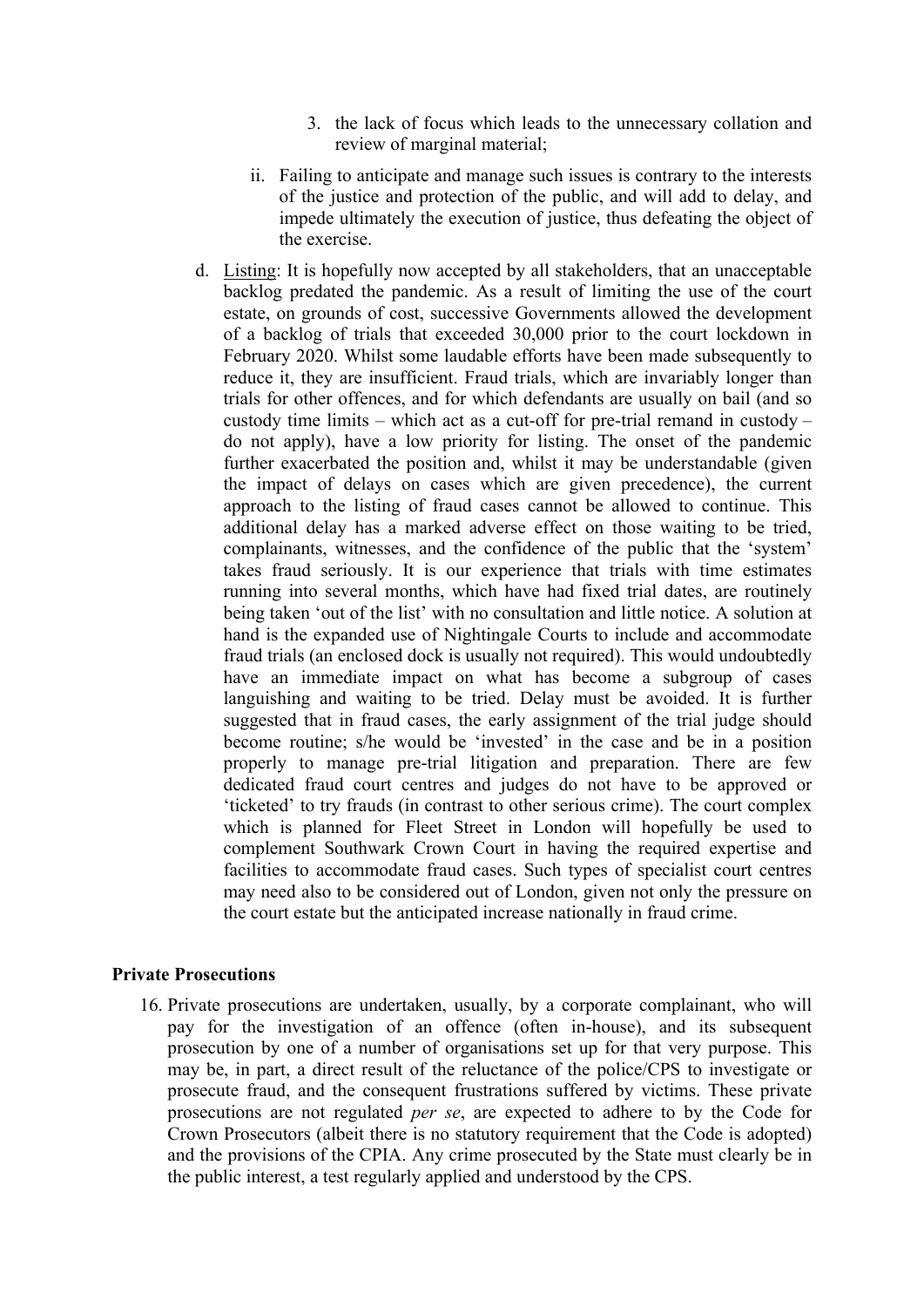- 17. In private prosecutions, there is frequently a tension between the wider public interest and the private interest of the prosecutor, who is almost inevitably the complainant and therefore is not independent and has a vested interest in a conviction. Whilst that must be an accepted consequence of allowing private prosecutions, it does require enhanced oversight (and potentially formal regulation) and vigilance, to ensure that the power is not abused and that the investigation is conducted fairly. For example, there is obvious scope for deliberate or unintentional abuse of the disclosure process and/or the application of the Code for Crown Prosecutors. An egregious example of how things can go wrong, and the consequences for individuals when they do, is the scandal of the prosecutions brought by the Post Office against subpostmasters/postmistresses based on the flawed Horizon software programme.
- 18. A small, but important safeguard, would be to enact a requirement that all private prosecutors inform the defendant of their right to request the DPP to take over the prosecution.
- 19. Whilst private prosecutions may benefit the State by taking on the resource-heavy burden of investigating and prosecuting fraud, this advantage is tempered by their power to apply to the court, whether or not the prosecution results in a conviction, for the costs which were incurred in bringing the prosecution. The court in turn has limited grounds on which to refuse or interfere with the quantum of the claim, which will be based on the private fees charged by the lawyers, which invariably are far higher than the fees which the State pay its prosecuting lawyers. Such cases may also take up much valuable court time.

# **Expert Evidence**

- 20. Increasingly, the prosecution (and often the defence in response) rely on expert evidence relating to the relevant, say, financial product or banking practice which is the subject matter of the case. This involves the calling of a witness who is supposed to have the necessary expertise and experience to give an opinion to assist the jury. The calling of expert evidence is common across the range of criminal trials and the reliance on it by either party should be closely monitored by the court in accordance with the Criminal Procedure Rules, where the rules as to the responsibilities of expert witnesses are clear.
- 21. The conduct of such experts in two recent high profile fraud trials, called into question the reliability and credibility of such evidence. In one, the expert did not possess the qualifications he claimed and, in the other, he did not possess the knowledge he claimed, and in the course of giving evidence sought out the opinion of others who did have the necessary expertise. These cases exposed the paucity of the regulation of financial experts in criminal cases. Fortunately, the assiduous preparation by the legal teams revealed this conduct and underlines the importance of preparation in trials by appropriately qualified individuals. There is no doubt that in complex fraud trials the jury will need unbiased assistance as to the detail of evidence which will be beyond their experience and understanding. There is often though difficulty in finding a suitably qualified and experienced expert in a highly specialised field who is genuinely independent of the individuals and institutions who feature in the evidence.

### **Prosecutions of Corporations**